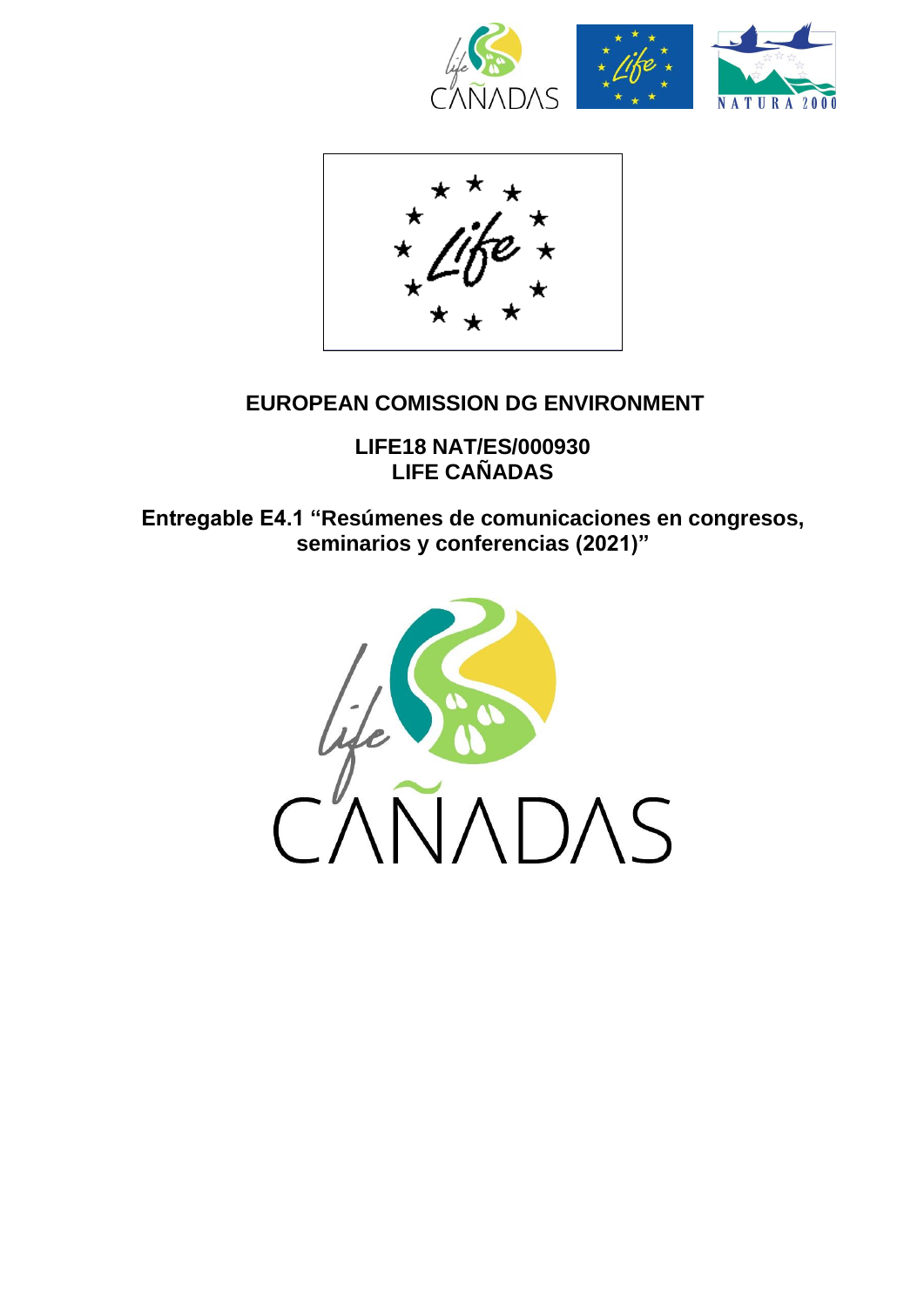

| Data Project                     |                                                                                                         |  |
|----------------------------------|---------------------------------------------------------------------------------------------------------|--|
| <b>Project location:</b>         | Spain                                                                                                   |  |
| <b>Project start date:</b>       | <15/10/2019>                                                                                            |  |
| <b>Project end date:</b>         | <30/06/2019>                                                                                            |  |
| <b>Total budget:</b>             | 1,848,211€                                                                                              |  |
| <b>EU</b> contribution:          | 1,108,925€                                                                                              |  |
| (%) of eligible costs:           | 60                                                                                                      |  |
| Data Beneficiary                 |                                                                                                         |  |
| <b>Name Beneficiary:</b>         | Universidad Autónoma de Madrid                                                                          |  |
| <b>Contact person:</b>           | Francisco Martín Azcárate                                                                               |  |
| <b>Postal address:</b>           | Calle Darwin nº2 28049                                                                                  |  |
| Telephone:                       | 914973513                                                                                               |  |
| E-mail:                          | fm.azcarate@uam.es                                                                                      |  |
| <b>Project Website:</b>          | https://www.lifecanadas.es/                                                                             |  |
| <b>Associated Beneficiaries:</b> | Dirección General de Medio Natural y Biodiversidad de la<br>Junta de Comunidades de Castilla La Mancha. |  |
|                                  | Dirección General de Agricultura, Ganadería y Alimentación<br>de la Comunidad de Madrid.                |  |
|                                  | Sociedad Española de Ornitología (SEO/BirdLife).                                                        |  |
|                                  | Asociación Campo Adentro.                                                                               |  |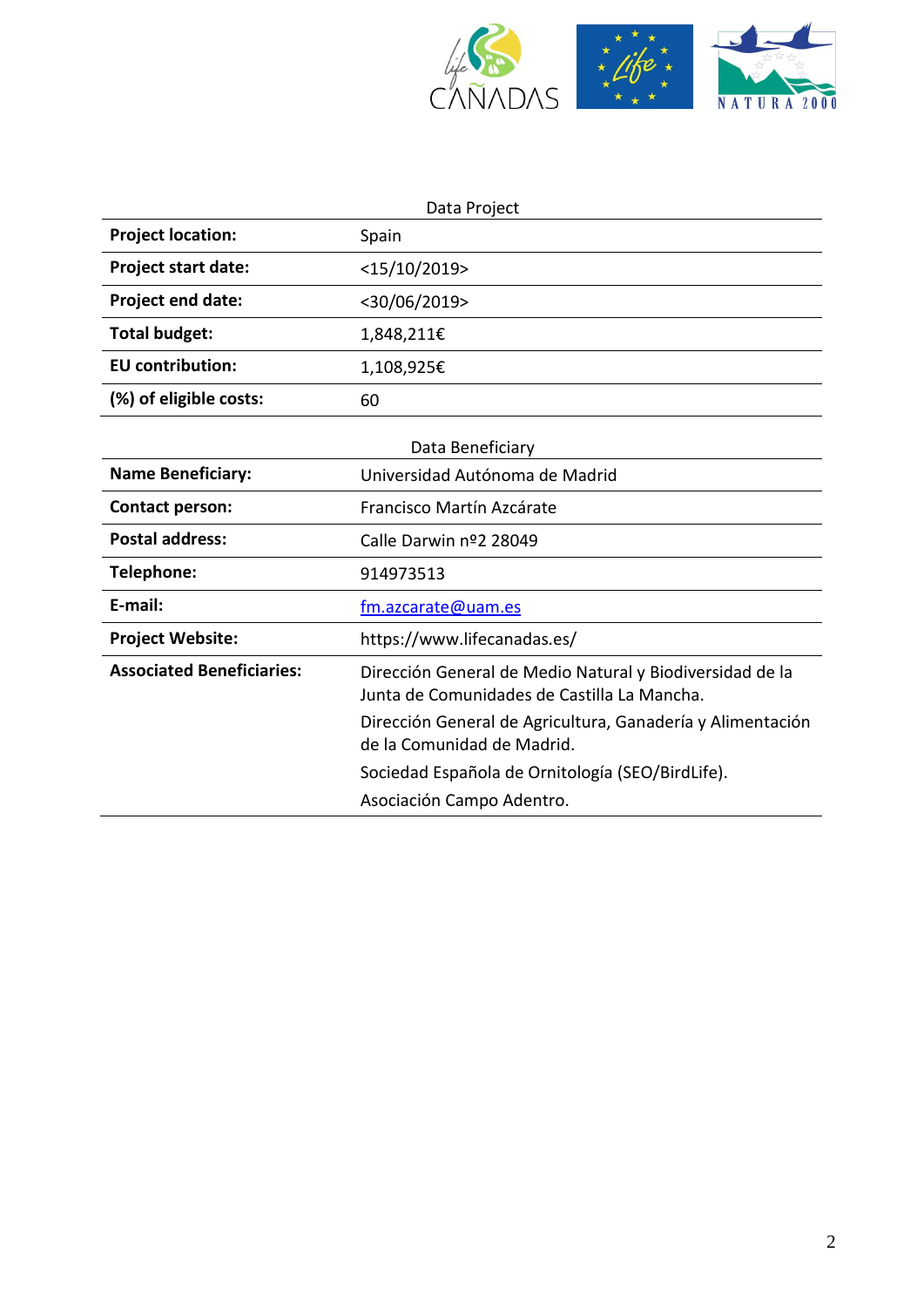

#### **Información del informe de avance**

**Título:** Resúmenes de comunicaciones en congresos, seminarios y conferencias (2021)

**Nombre de la organización del beneficiario responsable del entregable:** UAM

**Autor/es:** Francisco Martín Azcárate, Violeta Hevia Martín, Paula Solascasas, César Agustín López Santiago, Paloma Alcorlo Pagés, Cristina Mata, Juan E. Malo Arrázola, José Antonio González Nóvoa.

**Acciones a las que contribuye este entregable**: E4

**Fecha:** 15 de diciembre de 2021

**Número total de páginas:** 11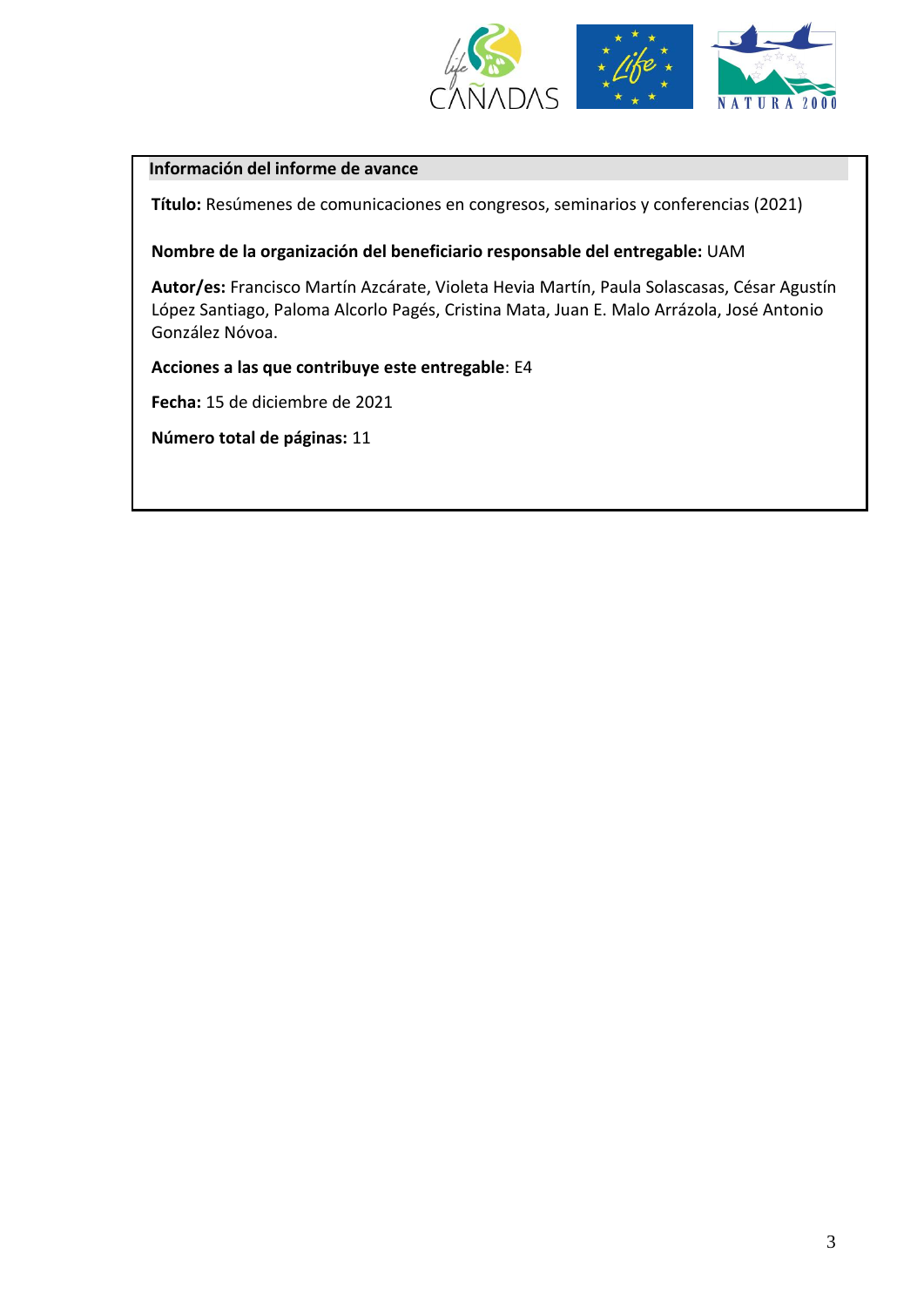

# Índice

| 1. |                                                                                                                                                                          |  |
|----|--------------------------------------------------------------------------------------------------------------------------------------------------------------------------|--|
| 2. |                                                                                                                                                                          |  |
| 3. |                                                                                                                                                                          |  |
| 4. | V Congreso Biodiversidad y Conservación de la Naturaleza. Universidad de Málaga - 16th                                                                                   |  |
|    | 5. V Congreso Biodiversidad y Conservación de la Naturaleza. Universidad de Málaga – 16th                                                                                |  |
| 6. | XV Congreso de la Sociedad Española para la Conservación y Estudio de los Mamíferos.                                                                                     |  |
| 7. | Seminario Ciclo "La conservación es conversación", organizadas por Amigos de la Tierra.                                                                                  |  |
| 8. | Seminario Taller "ADAPTACION DE LA GANADERÍA EXTENSIVA AL CAMBIO CLIMÁTICO" en<br>el marco del proyecto LIFE Live Adapt. Universidad de Córodba – 3 de Noviembre 2021 10 |  |
|    | 9. Seminario Jornada "Trashumancia patrimonio, innovación docente, sostenibilidad y                                                                                      |  |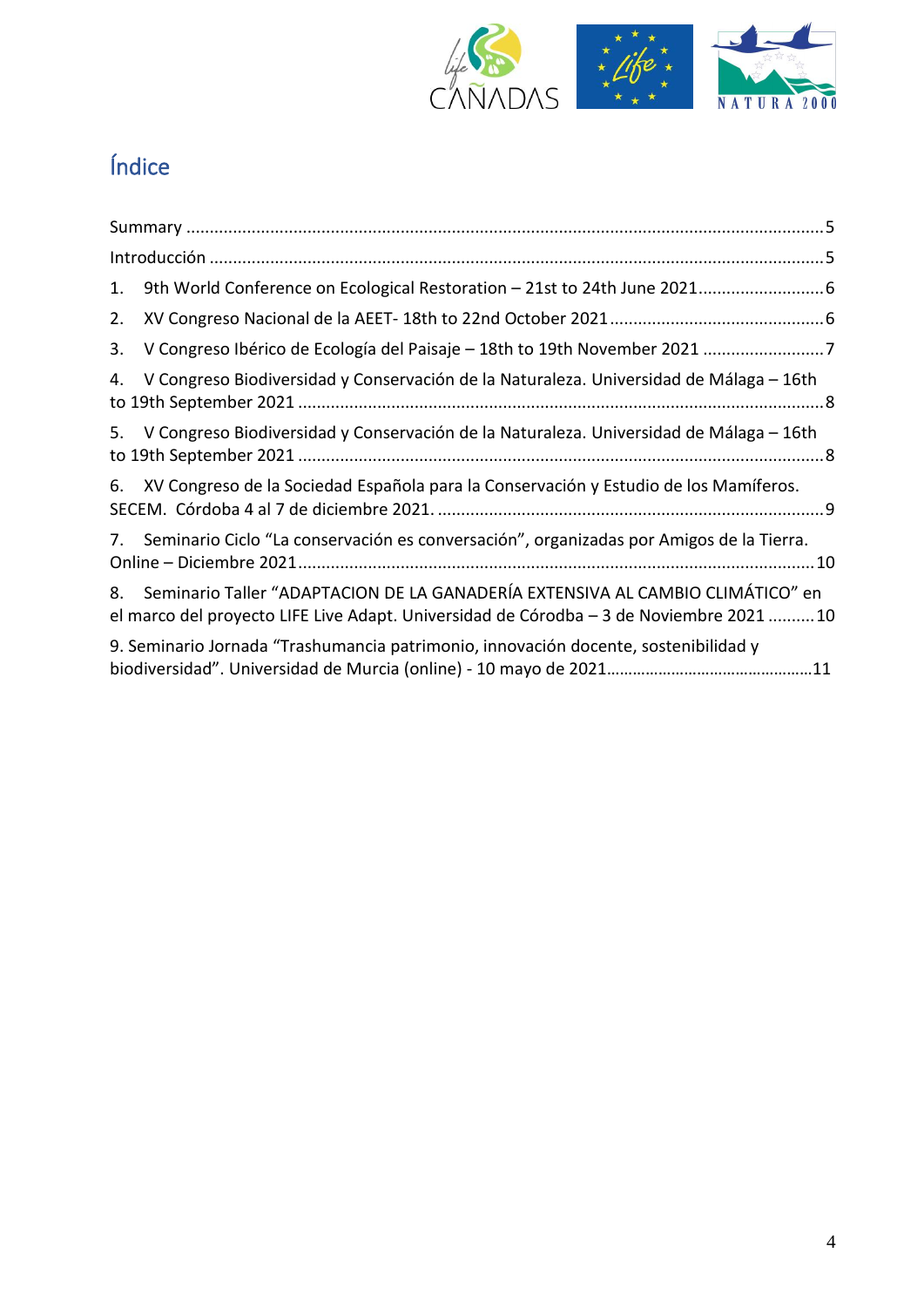

## <span id="page-4-0"></span>**Summary**

This deliverable is part of the public awareness and dissemination of results, it contains a compilation of the communications made in congresses and seminars by the Autonomous University team presenting the LIFE CAÑADAS project. Due to the COVID-19 crisis, in 2020 the congresses that the LIFE CAÑADAS team had planned to attend were cancelled. During the year 2021 the project has been presented in a total of 6 congresses and 3 seminars.

## **Introducción**

Este entregable forma parte de la acción dedicada a la diseminación de las acciones y resultados, consiste en la recopilación de las comunicaciones realizadas en congresos y seminarios por parte del equipo de la Universidad Autónoma presentando el proyecto LIFE CAÑADAS. Debido a la crisis de la COVID-19, en 2020 se cancelaron los congresos a los que tenía previsto asistir el equipo LIFE CAÑADAS. Durante el año 2021 el proyecto se ha presentado en un total de 6 congresos y 3 seminarios.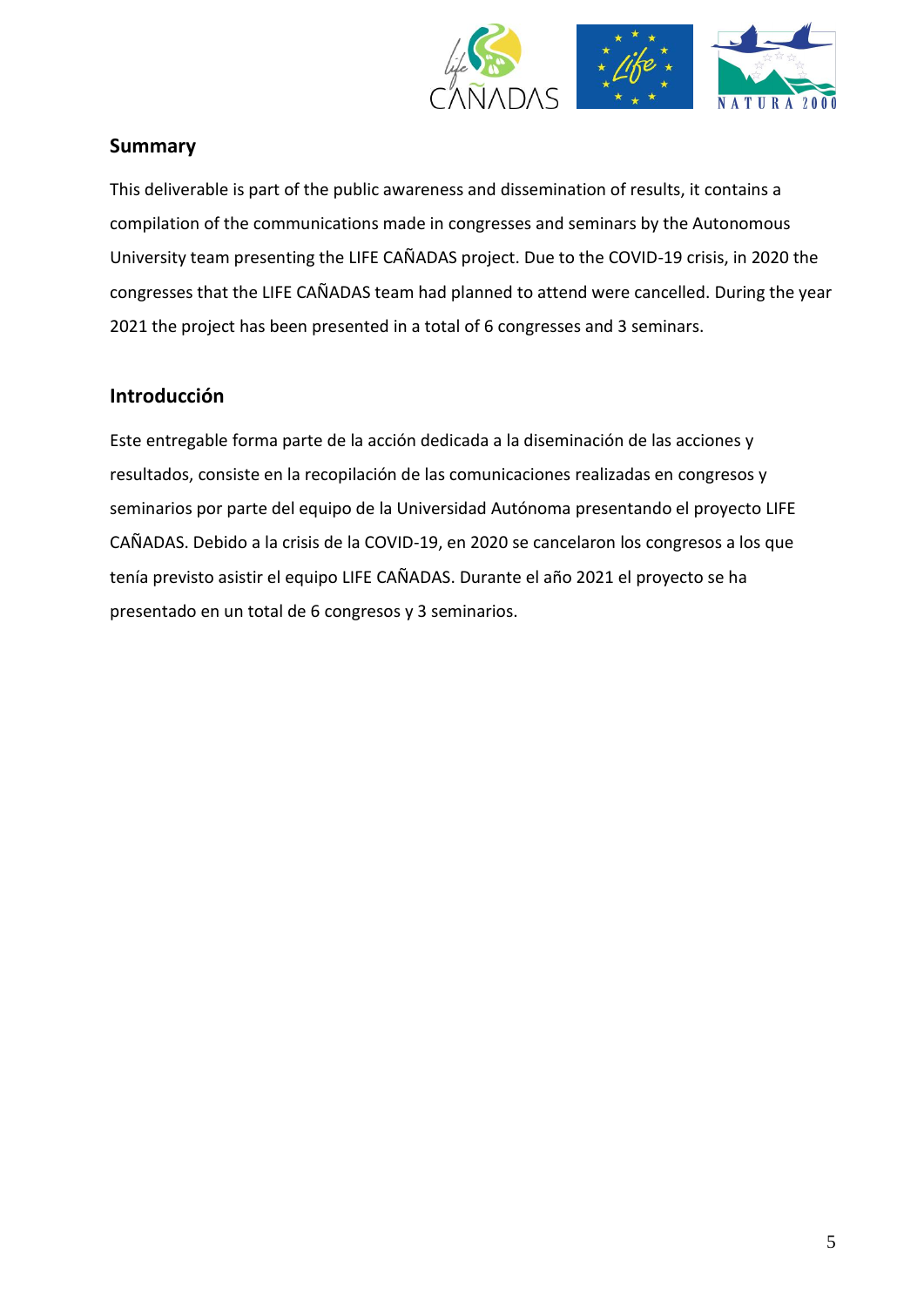

#### <span id="page-5-0"></span>**1. 9th World Conference on Ecological Restoration – 21st to 24th June 2021**

Restoration of drove roads to enhance biodiversity and connectivity of Natura 2000 sites in Spain

**Authors:** Paula Solascasas, Violeta Hevia, Francisco M. Azcárate

**Abstract:** Drove roads (DRs) are the traditional routes used by herders and livestock for their seasonal movements in search of the most productive pastures. Spanish DRs have suffered a progressive abandonment and ecological degradation, threatening the relevant role of DRs as ecological corridors. LIFE CAÑADAS project aims to restore and recover the functionality of some DRs to enhance their role as providers of connectivity between Natura 2000 sites, within a predominantly agricultural matrix. Our study area comprises the DRs network of Madrid, which is mostly characterized by the lack of use by transhumant livestock and the subsequent deterioration. Prior to the development of the restoration actions, we performed an initial diagnosis and sampling. Three categories of DRs were established according to their ecological state: (i) reference (assumed to be adequately grazed and maintained) (ii) abandoned (no livestock use, with biomass accumulation) and (iii) eroded drove roads. DRs were sampled during 2020, to determine plants and arthropods diversity, but also soil physico-chemical characteristics, litter decomposition rate and enzyme activity. Furthermore, social perception surveys were developed in the vicinities of the selected drove roads, to gather information on local knowledge regarding these green infrastructures. The main actions to restore those drove roads categorized either as abandoned or eroded involve ploughing, limiting access, as well as the use of local sheep and goat herds to graze and defecate in both degraded plots. Several stone walls were also installed to promote habitat heterogeneity, and native species seeds were sown.

#### <span id="page-5-1"></span>**2. XV Congreso Nacional de la AEET- 18th to 22nd October 2021**

Assessing the soil ecological conservation state of the drove roads network of Madrid: a starting point of the LIFE CAÑADAS restoration project.

**Authors:** Paula Solascasas Cazorla, Raúl Ochoa-Hueso, Ana Isabel López-Archilla, Francisco Martín Azcárate, Violeta Hevia Martín

**Abstract:** Drove roads (DRs) are the traditional routes used by herders and livestock for their seasonal movements in search of the most productive pastures. Spanish DRs have suffered a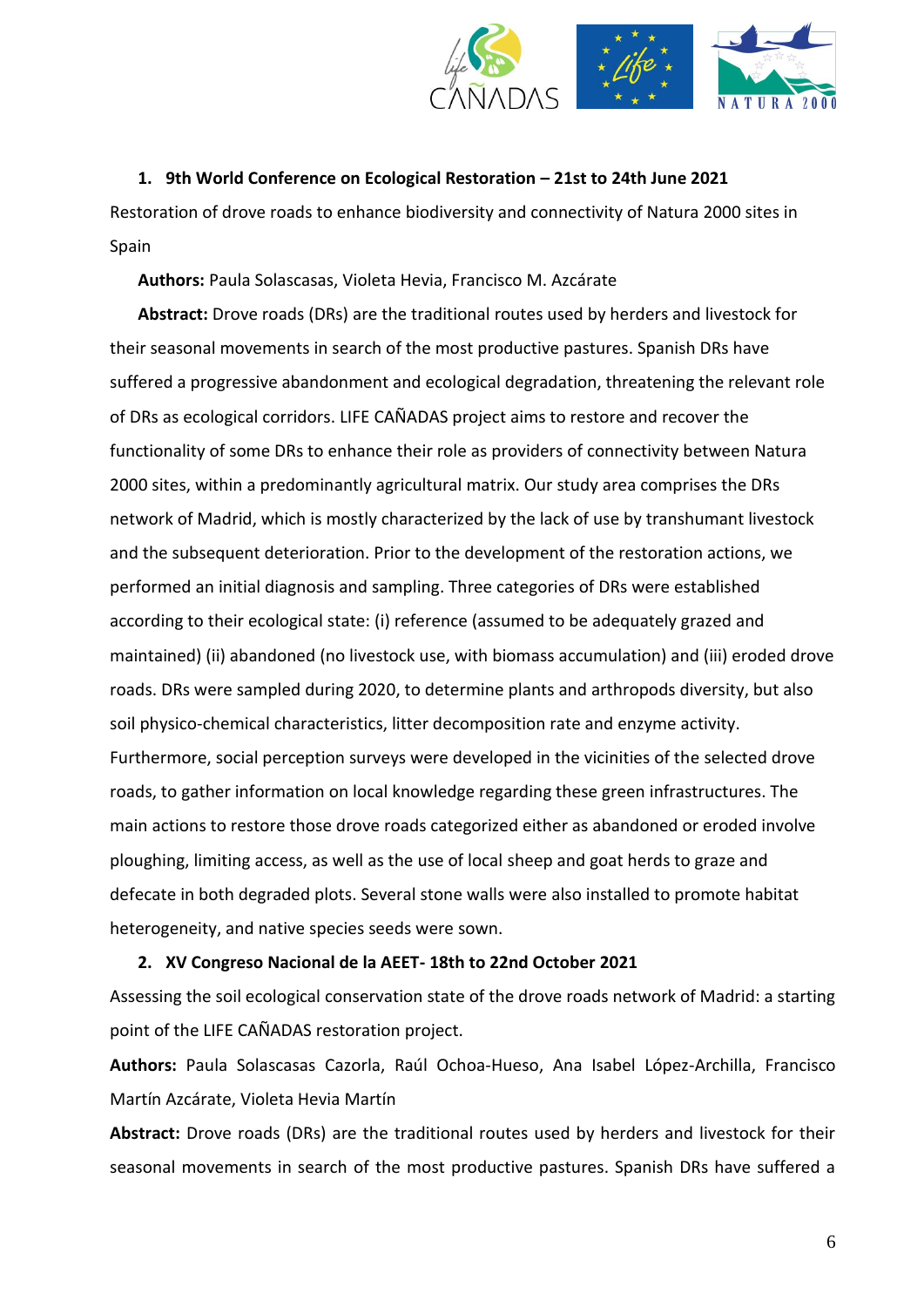



progressive abandonment and ecological degradation, threatening the relevant role of DRs as ecological corridors. For this reason, some of them were selected in the LIFE CAÑADAS project, which aims at restoring and recovering the functionality of these routes to enhance their role as providers of connectivity between Natura 2000 sites, within a predominantly agricultural matrix. Three categories of DRs were established according to their ecological state: (i) reference (assumed to be adequately grazed and maintained) (ii) abandoned (no livestock use, with biomass accumulation) and (iii) eroded drove roads. In this contribution, we present a previous diagnosis using edaphic indicators related to soil ecological state before the development of the restoration strategy. Samples were taken in summer 2020 and, among other parameters, enzyme activity was determined using a fluorometric method. Extracellular enzyme activity is involved in essential processes in terrestrial ecosystems regarding soil organic matter processing or stabilization and nutrient cycling, and the addition of C-, N-, or P-rich synthetic substrates allows its determination. Our preliminary results show that reference plots have higher mean values of enzyme activity than abandoned and eroded DRs. These results indicate that two processes that are to some extent antagonistic, namely the loss of vegetation cover through erosion and the excessive accumulation of biomass due to the cessation of grazing, lead to a similar loss of soil functionality.

<span id="page-6-0"></span>**3. V Congreso Ibérico de Ecología del Paisaje – 18th to 19th November 2021 Authors:** Paula Solascasas, Violeta Hevia, Francisco M. Azcárate

**Abstract:** Drove roads (DRs) are the traditional routes used by herders and livestock for their seasonal movements in search of the most productive pastures. Spanish DRs have suffered a progressive abandonment and ecological degradation, threatening their relevant role as ecological corridors. Life Cañadas project aims to restore and recover the functionality of some DRs to enhance their role as providers of connectivity between Natura 2000 sites, within a predominantly agricultural matrix. Our study area comprises the DRs network of Madrid, which is mostly characterized by the lack of use by transhumant livestock and the subsequent deterioration. Prior to the development of the restoration actions, we performed an initial diagnosis and sampling. Three categories of DRs were established according to their ecological state: (i) reference (adequately grazed and maintained) (ii) abandoned (no livestock use, with biomass accumulation) and (iii) eroded drove roads. DRs were sampled during 2020, to determine plants and arthropods diversity, but also soil physical-chemical characteristics, litter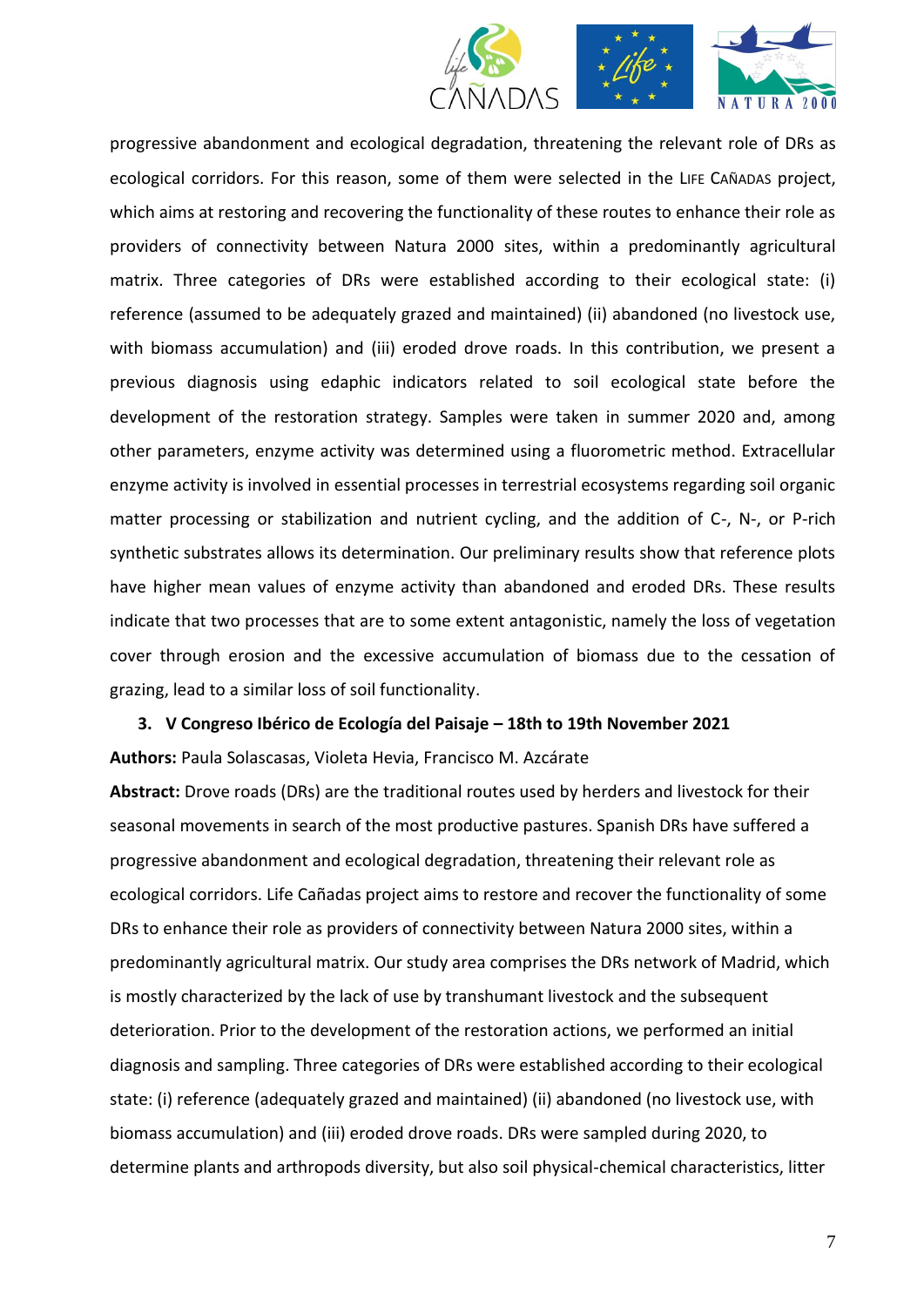

decomposition rate and enzyme activity. The main actions to restore those drove roads categorized either as abandoned or eroded involve ploughing, limiting access, as well as the use of local sheep and goat herds to graze and defecate in both degraded plots. Several stone walls were also installed to promote habitat heterogeneity, and native species seeds were sown. Our preliminary results, regarding the initial ecological conservation status of soil, which is the base that sustains transhumant activity, show that eroded plots tend to have significantly lower mean values of enzyme activity than reference and abandoned DRs, as well as significatively different values of C, N or P. Litter decomposition rate is also being measured through the Tea Bag Index experiment, and together with enzyme activity and physical-chemical parameters, will be monitored throughout the development of the project.

## <span id="page-7-0"></span>**4. V Congreso Biodiversidad y Conservación de la Naturaleza. Universidad de Málaga – 16th to 19th September 2021**

Comunidades de macroinvertebrados de charcas y abrevaderos de la Cañada Real Conquensee **Authors:** Amador, Pablo; Alcorlo, Paloma; Arnanz, Christian; Hevia, Violeta; Azcárate, Francisco.M

**Abstract:** La Cañada Real Conquense (CRC) es una vía pecuaria por la que se realiza el traslado de ganado trashumante, desde las áreas donde pasan el verano hasta las zonas de invernada y viceversa. Con el objetivo de garantizar el abastecimiento de agua durante el trayecto, en las vías pecuarias de este tipo aparecen charcas y abrevaderos que, aunque tienen una clara función agraria, tienen también importancia de cara a la conservación de la flora y fauna acuáticas. La pérdida de la trashumancia en España ha supuesto que el manejo ganadero necesario para conservar este tipo de sistemas se haya perdido, lo que amenaza gravemente el estado de conservación de estas masas de agua. En este trabajo se realizó una caracterización de los puntos de agua asociados a la CRC y se cuantificó la diversidad taxonómica y funcional de macroinvertebrados que habita en abrevaderos y charcas, concluyendo que estas últimas son capaces de soportar una mayor riqueza y diversidad de especies y funciones, existiendo también diferencias en la composición de las comunidades entre ambos tipos de punto.

## <span id="page-7-1"></span>**5. V Congreso Biodiversidad y Conservación de la Naturaleza. Universidad de Málaga – 16th to 19th September 2021**

Comunidades de macroinvertebrados en hábitats acuáticos asociados a la actividad agraria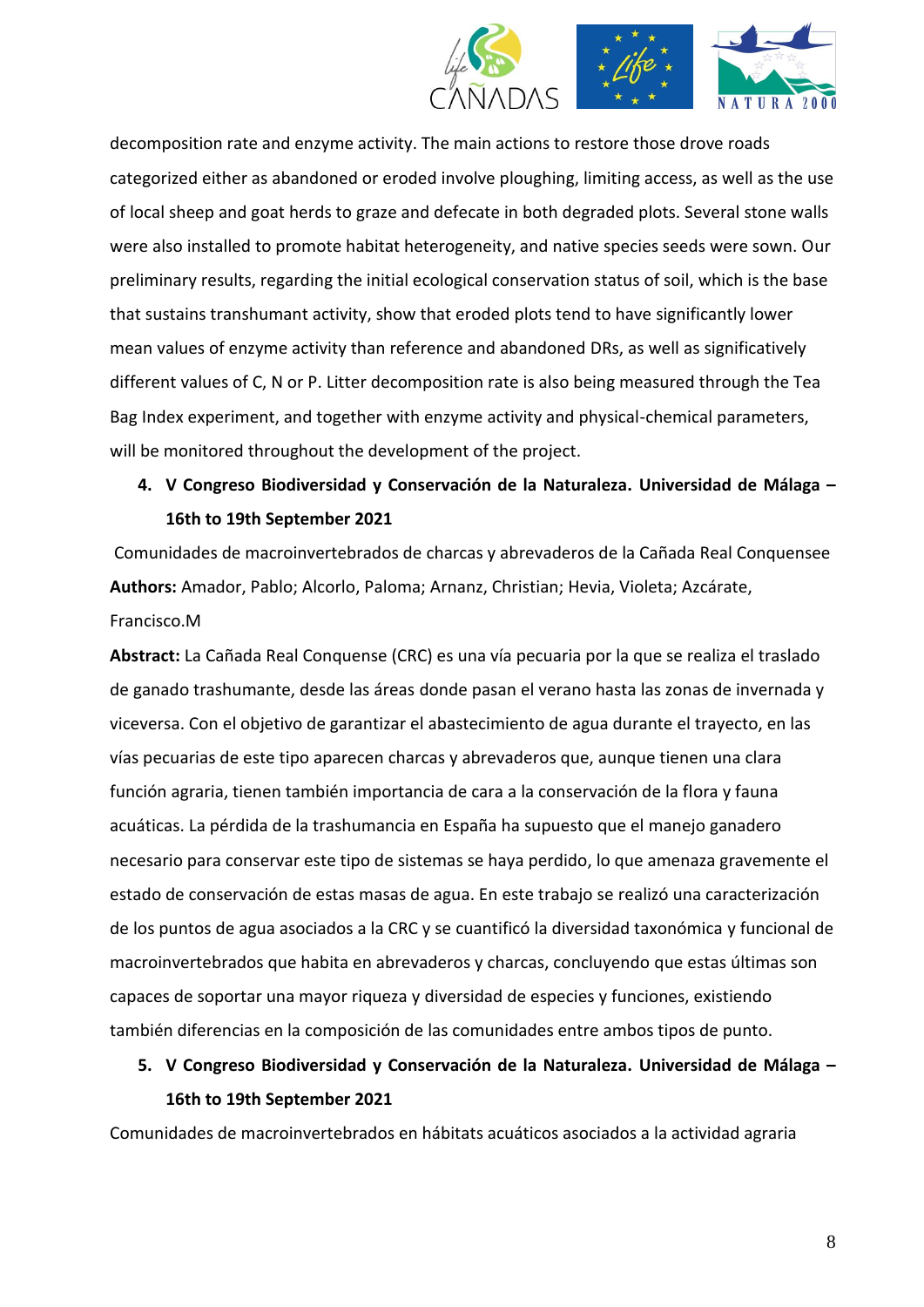

**Authors:** Amador, Pablo; Arnanz, Christian; Alcorlo, Paloma; Hevia, Violeta; Azcárate, Francisco.M

Universidad Autónoma de Madrid

**Abstract:** Los contrastes estacionales asociados aoiados al clima meditterráneo determinan el uso de diferentes infraes-tructuras de aprovisionamiento hídrico. Entre ellas destacan las charcas, abrevaderos y balsas de regadío, que pueden contituir un habitat óptimo para especies de fauna y flora acuáticas. En este poster se expondrá como cambian las comunidades en función d elas características del punto, la imprtancia de la conectividad, y la im-portancia de estos habitats en un contexto temporal en el que la pérdida de humedales es un problema global.

<span id="page-8-0"></span>**6. XV Congreso de la Sociedad Española para la Conservación y Estudio de los Mamíferos. SECEM. Córdoba 4 al 7 de diciembre 2021.**

**Authors:** Herrera-Llorente, A.; Gonzalez-Granados, M.; **Mata, C.** Hevia, V.; Azcárate, F.M. & Malo, J.E. 2021.

**Abstract:** La Estrategia Europea de la biodiversidad para el 2030 plantea entre sus múltiples objetivos integrar una red de corredores ecológicos para frenar la pérdida de especies. En este contexto, España puede partir de una posición privilegiada al contar con una extensa red de vía pecuarias cuyo potencial como infraestructura verde y/o reservorio de biodiversidad podría ayudar a lograr este propósito.

En este trabajo se analiza por primera vez el papel que desempeñan estas vías pecuarias como potencial refugio para una especie clave de los ecosistemas mediterráneos como es el conejo (Oryctolagus cuniculus, L.).

Entre junio de 2020 y marzo 2021 se midió la abundancia relativa de conejos en 74 puntos de la Comunidad de Madrid, distribuidos de forma pareada en zonas de vía pecuaria y zonas de control, empleando el conteo de pellets en transectos de 100 m². Cada punto de muestreo fue caracterizado distinguiendo hasta 15 tipos de cobertura de usos del suelo y en función de la distancia a núcleos urbanos, cursos de agua y parches forestales (>5ha). Los datos se analizaron mediante modelos lineales mixtos y atendiendo al criterio de Akaike con el objetivo de determinar qué variables permitían explicar la abundancia de pellets.

Los resultados mostraron una abundancia significativamente mayor de conejos en los transectos situados en vías pecuarias, independientemente de la cobertura de vegetación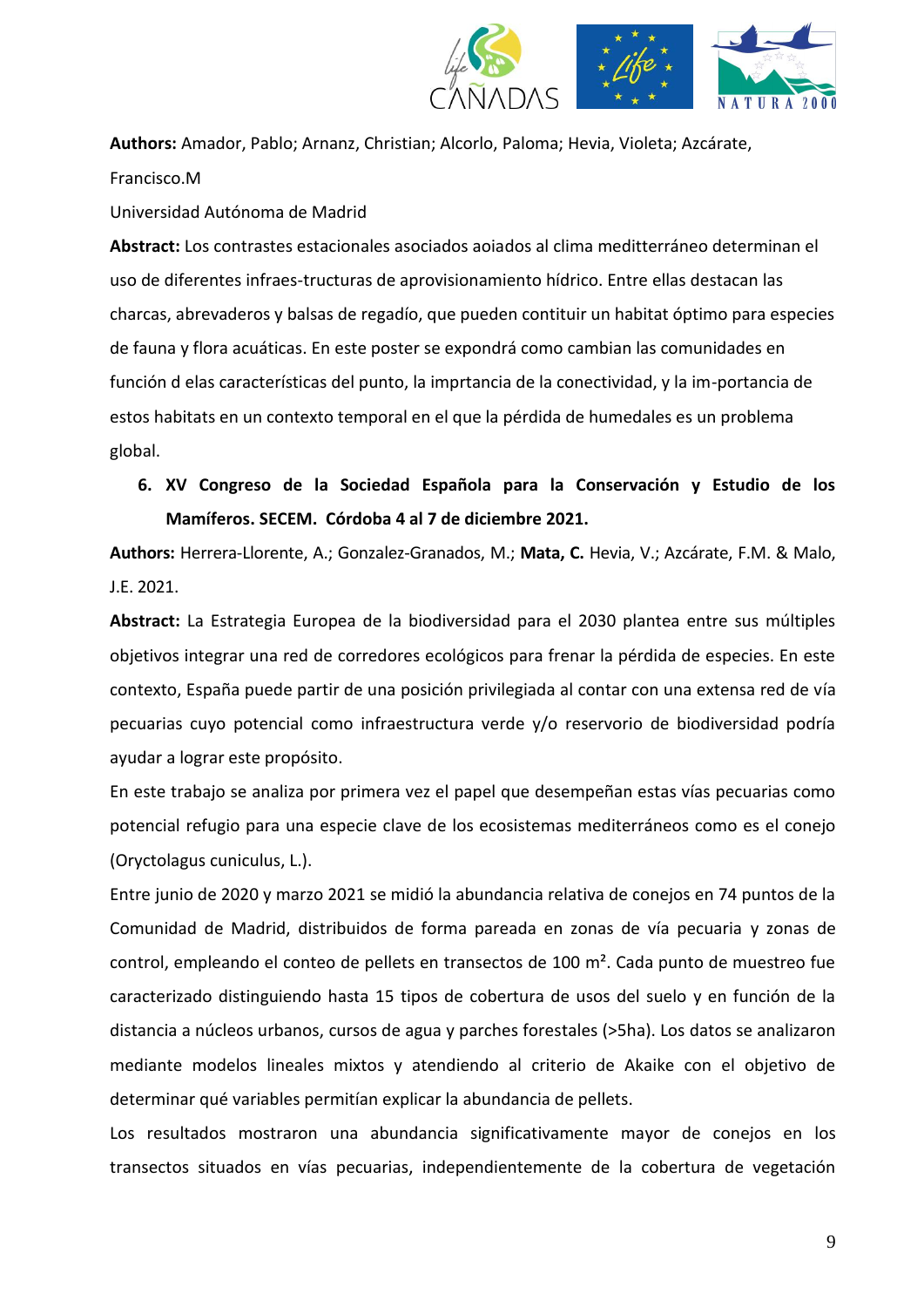

colindante. También se evidencia una mayor abundancia en los puntos con mayor cobertura de herbazales y una menor en cultivos cerealísticos. La baja abundancia relacionada con la proximidad a parches forestales y a zonas de la Red Natura 2000, así como la abundancia extremadamente alta en zonas muy antropizadas sugieren cierta relación con la presencia de depredadores.

En definitiva, el conejo emplea las vías pecuarias como refugio en esta zona intensamente antropizada, evidenciando el papel de estas como reservorios de biodiversidad y su potencial como herramienta para la conservación de la especie.

# <span id="page-9-0"></span>**7. Seminario Ciclo "La conservación es conversación", organizadas por Amigos de la Tierra. Online – Diciembre 2021**

"Presentación del proyecto LIFE CAÑADAS"

#### **Autor:** Violeta Hevia

**Resumen:** Violeta Hevia, investigadora del proyecto LIFE CAÑADAS, participó junto a Lola Ramón (responsable de campañas en Survival) en esta jornada perteneciente a un ciclo de webinarios sobre biodiversidad organizados por Amigos de la Tierra. En este evento, Violeta compartió los objetivos y primeros resultados del proyecto, respondiendo también a las preguntas formuladas por los oyentes que se conectaron en directo. La jornada se encuentra disponible en la plataforma YouTube (pinchando [aquí\)](https://www.youtube.com/watch?v=84FyuFuifcs).

<span id="page-9-1"></span>**8. Seminario Taller "ADAPTACION DE LA GANADERÍA EXTENSIVA AL CAMBIO CLIMÁTICO" en el marco del proyecto LIFE Live Adapt. Universidad de Córodba – 3 de Noviembre 2021**

"LIFE CAÑADAS: conservación y restauración de vías pecuarias para conectar espacios de la Red Natura 2000"

#### **Autor:** Violeta Hevia

**Resumen:** Dentro del ciclo de talleres participativos para la elaboración de un Plan de Acción Política para la adaptación de la ganadería extensiva al cambio climático organizado por el proyecto LIFE LiveAdapt, Violeta Hevia presentó el proyecto LIFE CAÑADAS, aportando la experiencia acumulada en el desarrollo del mismo y contribuyendo al debate generado en dicho evento.